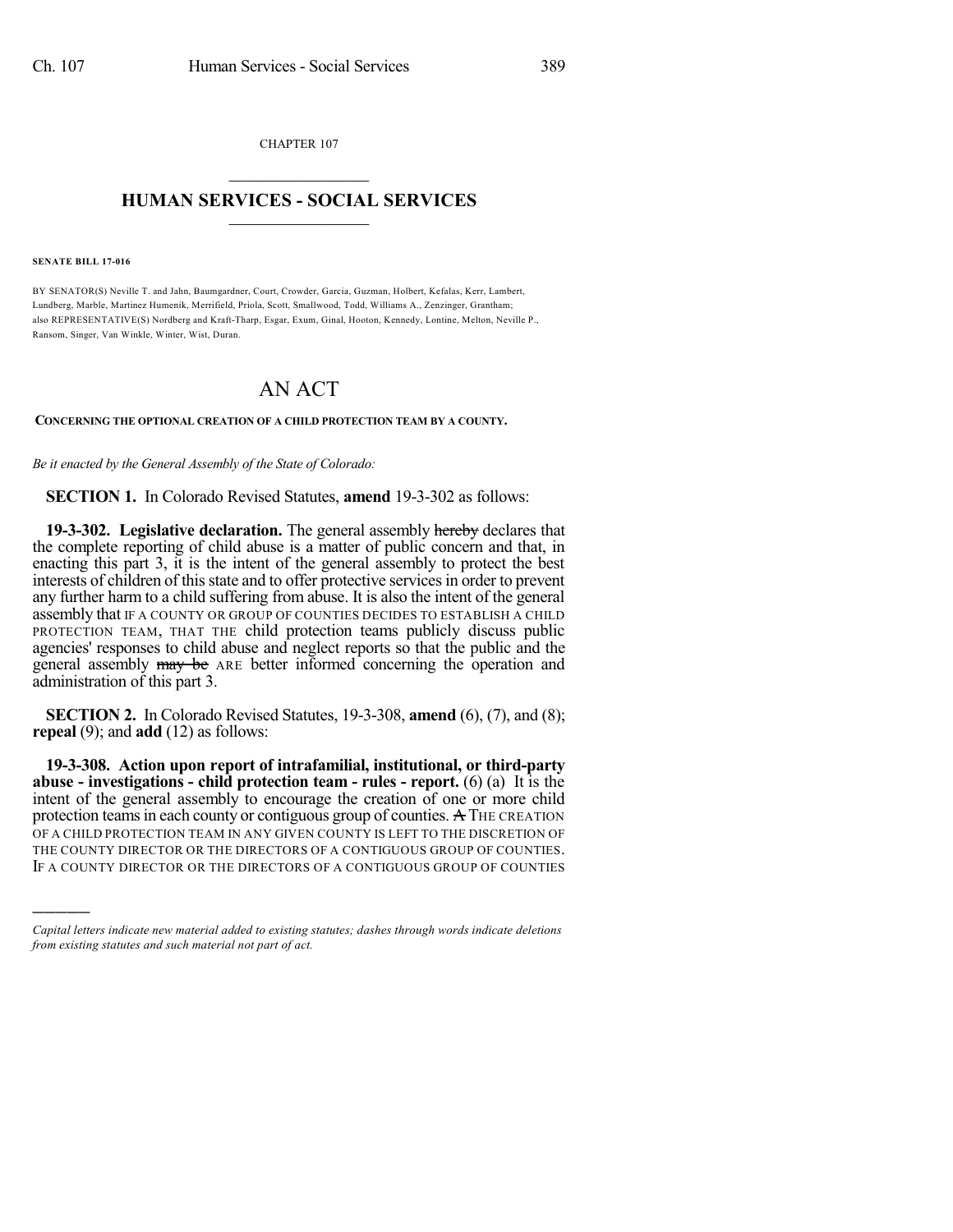DECIDES TO FORM A CHILD PROTECTION TEAM, THE child protection team may be consolidated with other local advisory boards pursuant to section  $24$ -1.7-103. C.R.S. In each county in which reports of fifty or more incidents of known or suspected child abuse have been made to the county department or the local law enforcement agency in any one year, the county director shall cause a child protection team to be **inaugurated in the next following year.** If A CHILD PROTECTION TEAM IS FORMED PURSUANT TO THIS SECTION IN A COUNTY OR CONTIGUOUS GROUP OF COUNTIES, THE DIRECTOR OR DIRECTORS OF THE COUNTY DEPARTMENT OR DEPARTMENTS OFHUMAN OR SOCIAL SERVICES MAY, AT THEIR DISCRETION, IMPLEMENT THE PROVISIONS OF THIS SECTION.

(b) The child protection team shall review the investigatory reports of the case, which shall include the diagnostic, IF A CHILD PROTECTION TEAM IS ESTABLISHED PURSUANT TO SUBSECTION  $(6)(a)$  of this section, it may review an assessment OR THE INVESTIGATORY REPORTS OF A CASE, INCLUDING THE DIAGNOSTIC, prognostic, and treatment services being offered to the family in connection with the reported abuse.

(c) At each meeting, each member of the  $\Lambda$  child protection team shall be ESTABLISHED PURSUANT TO SUBSECTION  $(6)(a)$  OF THIS SECTION MAY BE provided with the investigatory reports on each ASSESSMENT OR case to be BEING considered.

(d) and (e) (Deleted by amendment, L. 91, p. 223, § 4, effective May 24, 1991.)

(f) Immediately after any executive session atwhich a child abuse or neglect case is discussed, the A child protection team ESTABLISHED PURSUANT TO SUBSECTION (6)(a) OF THIS SECTION shall publicly review the responses of public and private agencies to each reported incident of child abuse or neglect, shall publicly state whether such THE responses were timely, adequate, and in compliance with the provisions of this part 3, and shall publicly report nonidentifying information relating to any inadequate responses, specifically indicating the public and private agencies involved.

(g) After this mandatory public discussion of agency responses, the  $\Lambda$  child protection team ESTABLISHED PURSUANT TO SUBSECTION  $(6)(a)$  OF THIS SECTION shall go into executive session upon the vote of a majority of the CHILD PROTECTION team members to consider identifying details of the case being discussed; to discuss confidential reports, including but not limited to the reports of physicians, including psychiatrists; or, when the members ofthe CHILD PROTECTION teamdesire, to act as an advisory body concerning the details of treatment or evaluation programs. The CHILD PROTECTION team shall state publicly, before going into executive session, its reasons for doing so. Any recommendation based on information presented in the executive session shall be discussed and formulated at the immediately succeeding public sessionofthe CHILD PROTECTION team,withoutpubliclyrevealingidentifying details of the case.

(h) At the team's next regularly scheduled meeting OF A CHILD PROTECTION TEAM ESTABLISHED PURSUANT TO SUBSECTION  $(6)(a)$  OF THIS SECTION, or at the earliest possible time, the CHILD PROTECTION teamshall publicly report whether there were any lapses and inadequacies in the child protection system and if they have been corrected.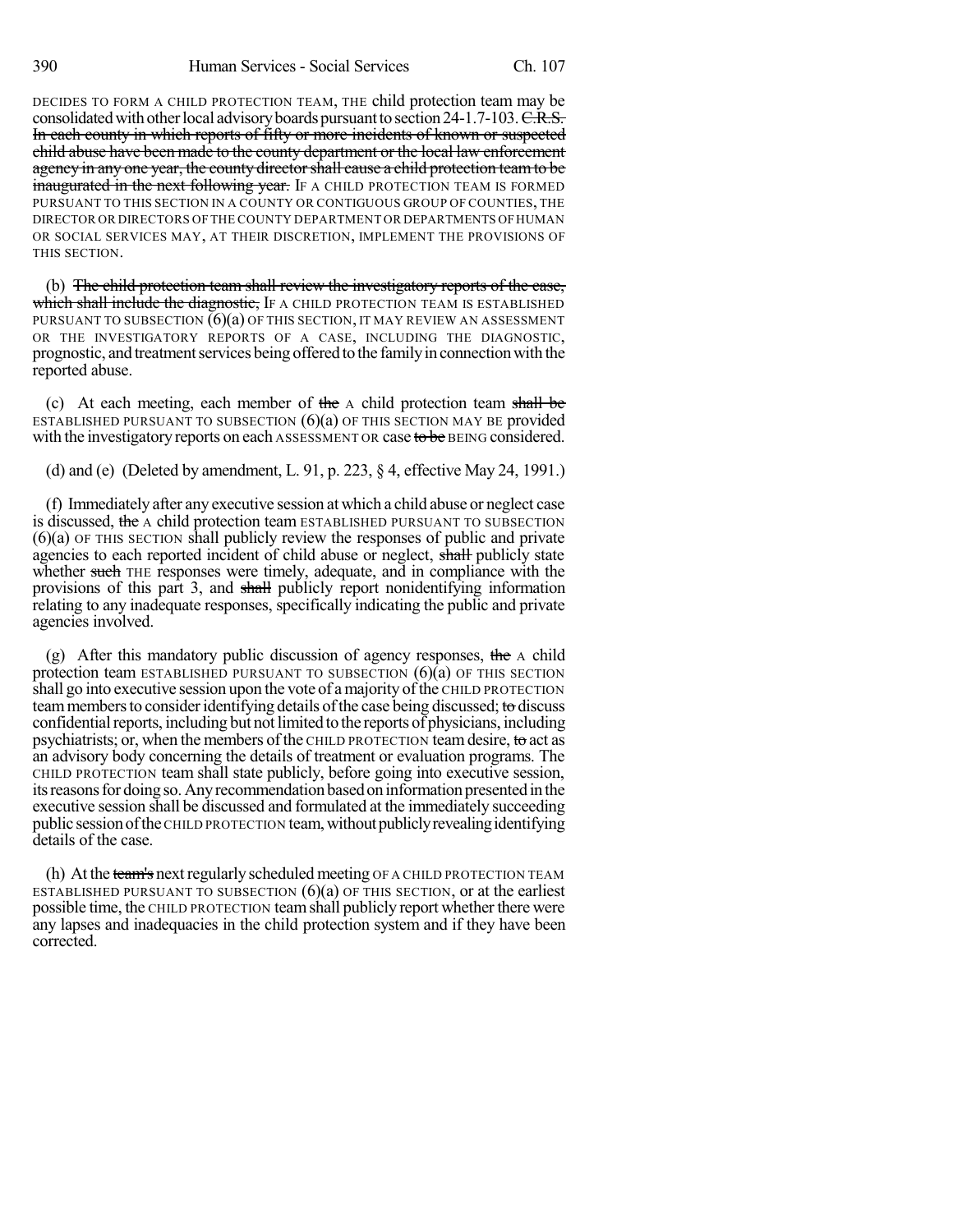(i) The team shall A CHILD PROTECTION TEAM ESTABLISHED PURSUANT TO SUBSECTION (6)(a) OF THIS SECTION MAY make a report of its recommendations to the county department with suggestions for further action or stating that the CHILD PROTECTION team has no recommendations or suggestions. Contiguous counties may cooperate in meeting the requirements of this subsection (6).

(7) IF A COUNTY OR GROUP OF CONTIGUOUS COUNTIES DECIDES TO ESTABLISH A CHILD PROTECTION TEAM PURSUANT TO SUBSECTION  $(6)(a)$  OF THIS SECTION, each member of the team shall be CHILD PROTECTION TEAM IS appointed by the agency he OR SHE represents, and each CHILD PROTECTION team member shall serve SERVES at the pleasure of the HIS OR HER appointing agency; except that the county director shall MAY appoint the representatives of the lay community, including the representatives of any ethnic, racial, or linguistic minority, AS WELL AS PERSONS WITH DISABILITIES, and shall MAY actively recruit all interested individuals and consider their applications for appointment as lay-community representatives on the team.

(8) The county director or his OR HER designee shall be deemed to be IS the local coordinator of the child protection team, IF ONE IS ESTABLISHED PURSUANT TO SUBSECTION  $(6)(a)$  OF THIS SECTION. In those counties in which child protection teams meeting the requirements of this part 3 are currently functioning, they shall be recognized, with the consent of all members, as the functioning child protection team for that county.

(9) The child protection team shall meet no later than one week after receipt of a report to evaluate such report of child abuse.

(12) THE STATE DEPARTMENT SHALL INCLUDE A SUMMARY AND DESCRIPTION OF WORK OF CHILD PROTECTION TEAMS THAT WERE IMPLEMENTED PURSUANT TO THIS SECTION IN ITS ANNUAL PRESENTATION TO THE LEGISLATIVE COMMITTEES DURING THE COMMITTEES'HEARINGS HELD PRIOR TO THE 2017REGULAR SESSION UNDER THE "STATE MEASUREMENT FOR ACCOUNTABLE, RESPONSIVE, AND TRANSPARENT (SMART) GOVERNMENT ACT", PART 2 OF ARTICLE 7 OF TITLE 2.

**SECTION 3.** In Colorado Revised Statutes, 19-1-304, **amend** (1)(a) introductory portion,  $(1)(a)$ (XII),  $(1)(c)$  introductory portion,  $(1)(c)$ (VII),  $(2)(a)$  introductory portion, and (2)(a)(XII) as follows:

**19-1-304. Juvenile delinquency records - division of youth corrections critical incident information - definitions.** (1) (a) **Court records- open.** Except as provided in paragraph (b.5) of this subsection  $(1)$  SUBSECTION  $(1)(\overline{b.5})$  OF THIS SECTION, court records in juvenile delinquency proceedings or proceedings concerning a juvenile charged with the violation of anymunicipal ordinance except a traffic ordinance are open to inspection to the following persons without court order:

(XII) All members of a child protection team, IF ONE EXISTS PURSUANT TO SECTION 19-3-308 (6)(a);

(c) **Probation records - limited access.** Except as otherwise authorized by section 19-1-303, a juvenile probation officer's records, whether or not part of the